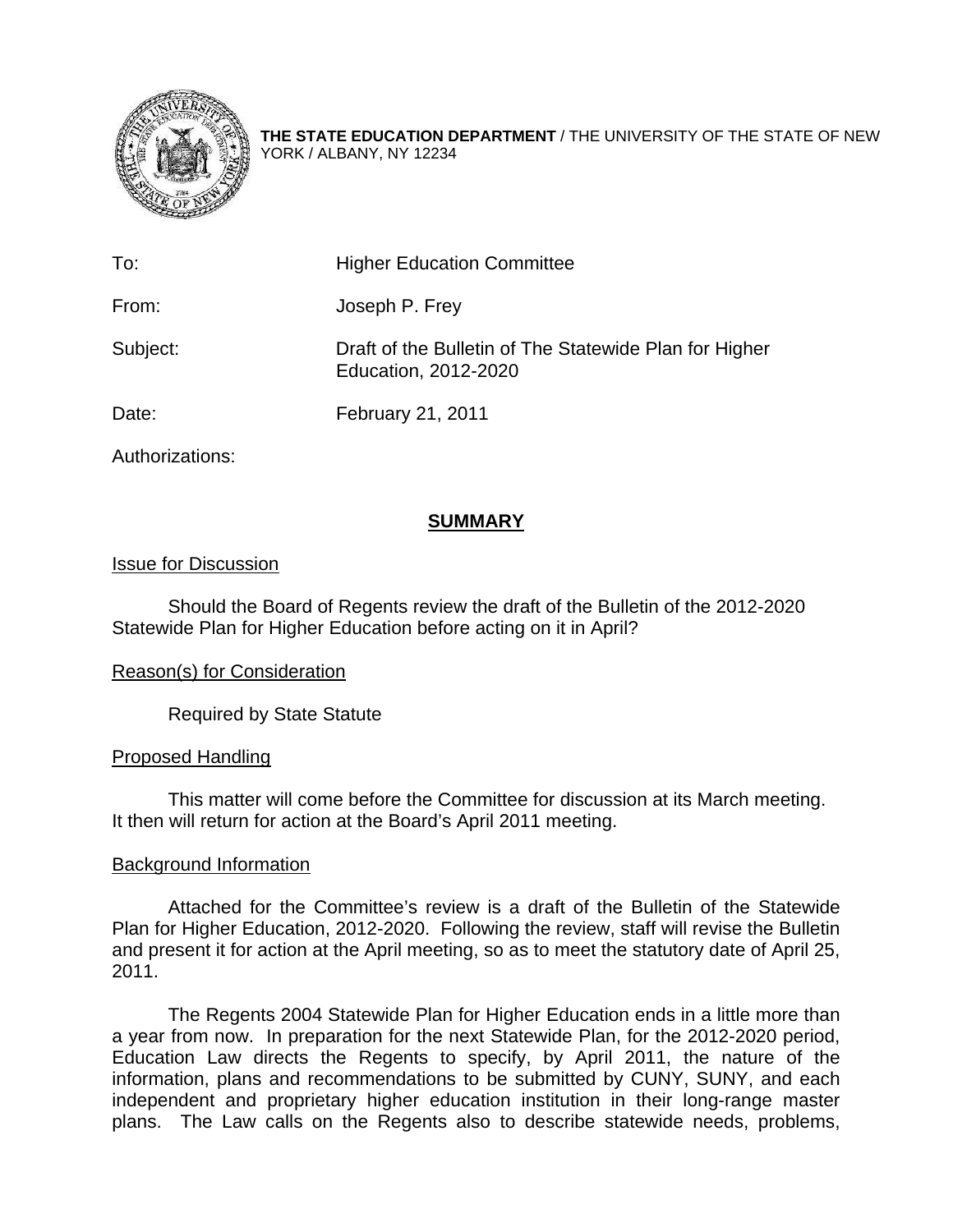societal conditions, and interests of New Yorkers and their relative priorities, on which those master plans should focus.

To carry out this responsibility, the Committee discussed, at its December 2010 and January meetings, statewide issues on which the Board will ask higher education institutions to focus in their new master plans. The discussion has identified 21 tentative issues, falling into five themes:

- 1. Strengthen Connections among Parts of The University of the State of New York
- 2. Strengthen Connections between Higher Education and Other Parts of the State's Social and Economic Structure
- 3. Differentiate Missions in Higher Education
- 4. Improve Access, Quality, and Performance of Higher Education
- 5. Address Out-of-State Institutions' Interest in Serving New Yorkers

On February 3, the Department transmitted the issues to all higher education institutions for comment and advice. Institutions have until February 28 to respond; therefore, the attached draft does not reflect comments received. Staff will report to the Committee at its meeting on comments and advice from the institutions and modify the draft to reflect them as well as any changes requested by the Committee in the final version for action in April.

#### Recommendation

It is recommended that the Committee discuss the draft and identify any changes it wants made before acting on it in April.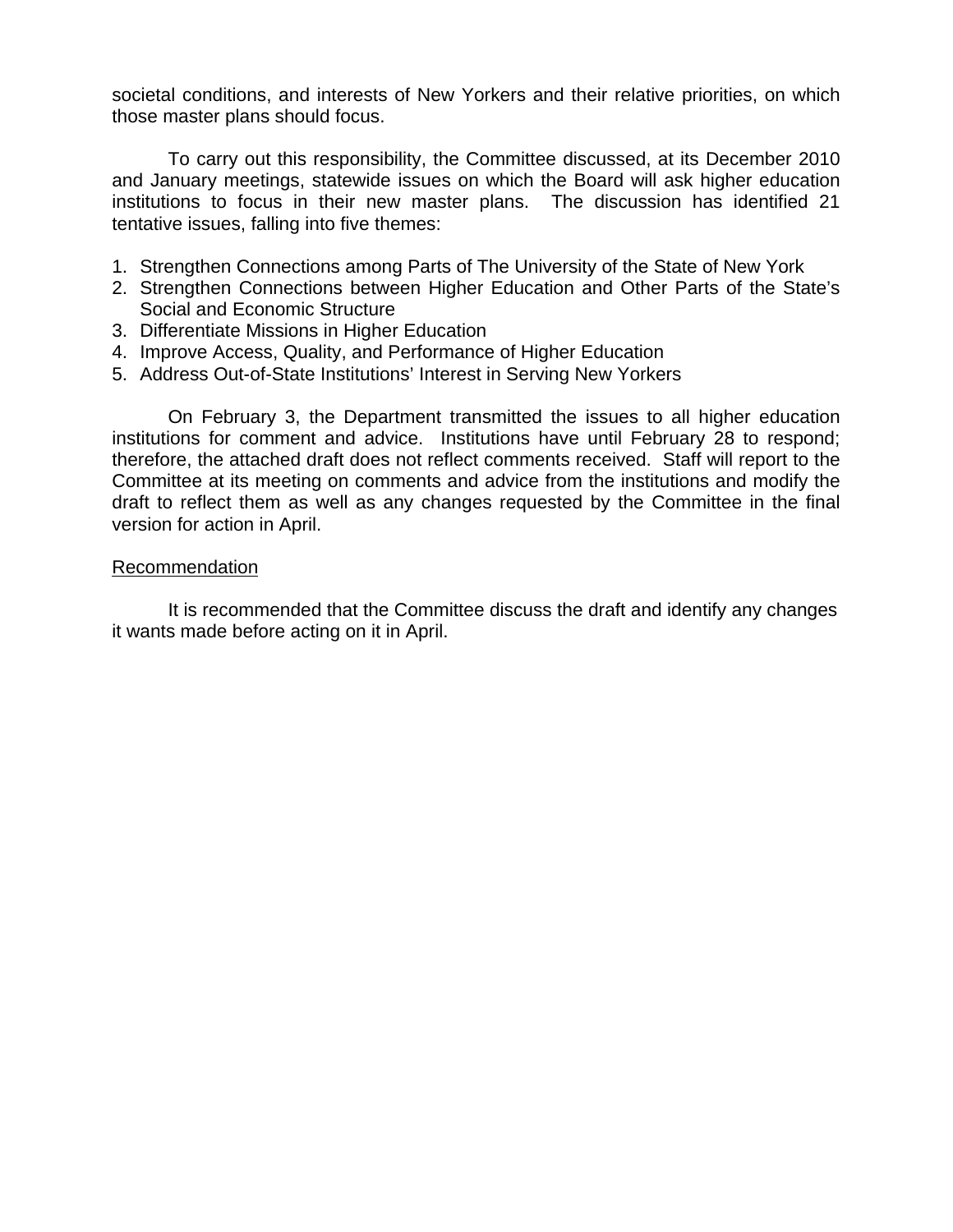# **The Bulletin of**

# **The Statewide Plan for Higher Education**

**2012 -- 2020** 



The University of the State of New York The State Education Department Office of Higher Education March 2011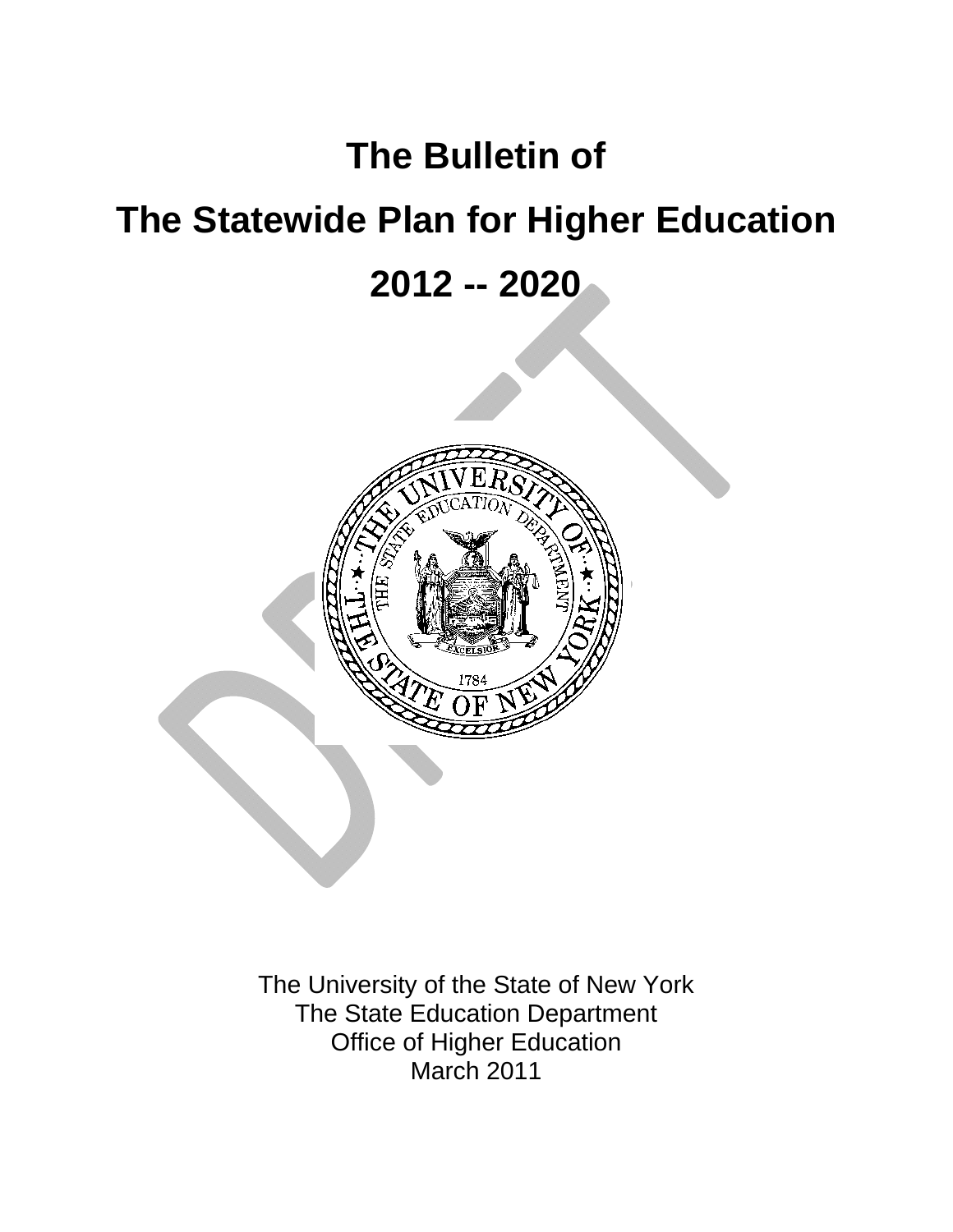## THE UNIVERSITY OF THE STATE OF NEW YORK

## **Regents of The University**

| New York            |
|---------------------|
| Rochester           |
| Tonawanda           |
| Plattsburgh         |
| Syracuse            |
| <b>Belle Harbor</b> |
| Hartsdale           |
| Binghamton          |
| <b>Great Neck</b>   |
| Brooklyn            |
| Manhattan           |
| <b>Bronx</b>        |
| Oakland Gardens     |
| Staten Island       |
| Rochester           |

#### **Commissioner of Education**

**President of The University of the State of New York** DAVID M. STEINER

**Deputy Commissioner, Office of Higher Education**  JOSEPH P. FREY

 The State Education Department does not discriminate on the basis of age, color, religion, creed, disability, marital status, veteran status, national origin, race, gender, genetic predisposition or carrier status, or sexual orientation in its educational programs, services and activities. Portions of this publication can be made available in a variety of formats, including braille, large print or audio tape, upon request. Inquiries concerning this policy of nondiscrimination should be directed to the Department's Office for Diversity, Ethics, and Access, Room 530, Education Building, Albany, NY 12234. **Requests for additional copies of this publication may be made by contacting the Publications Sales Desk, Room 309, Education Building, Albany, NY 12234.**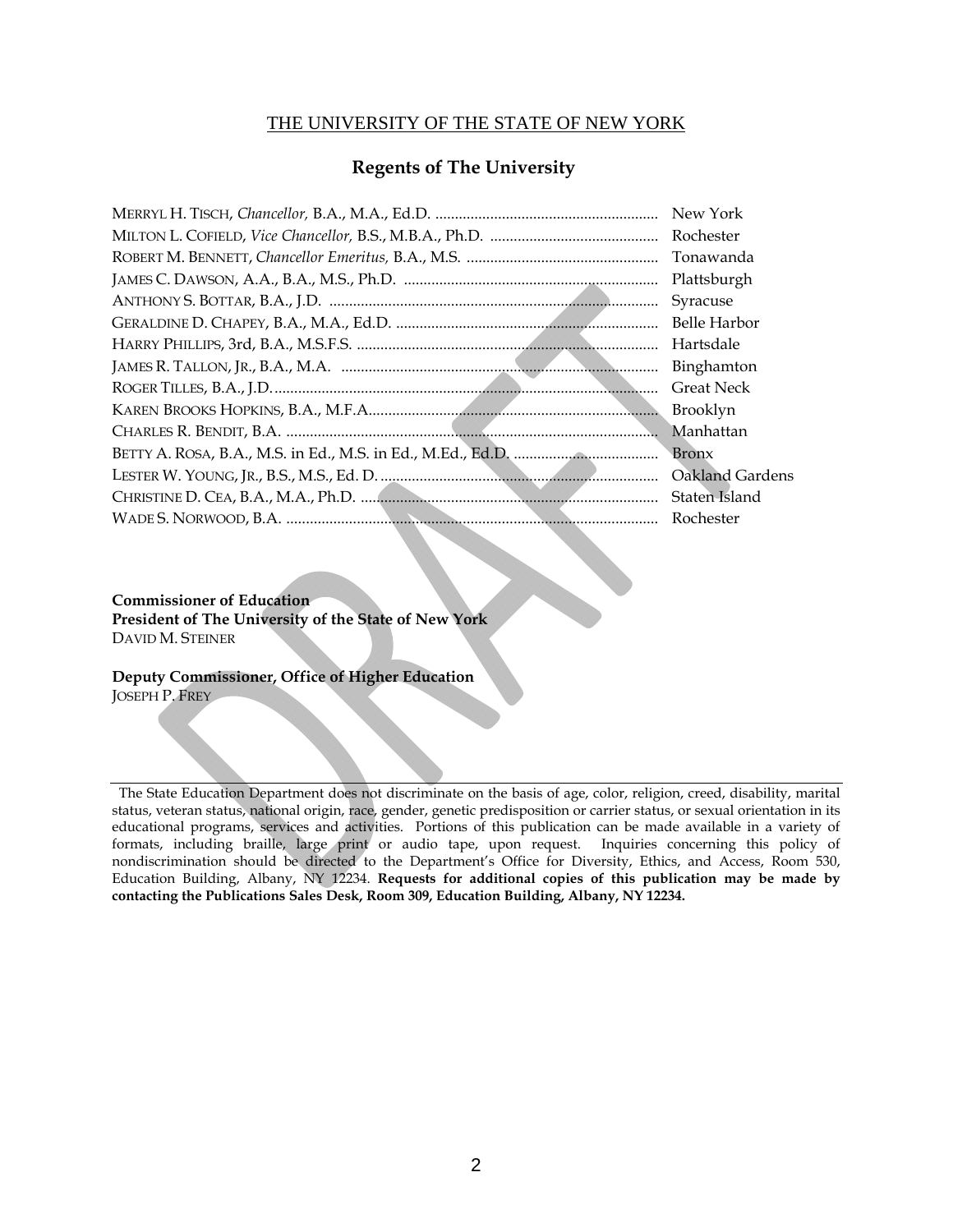## **Table of Contents**

| <b>REGENTS ISSUES FOR CONSIDERATION BY</b>                             |  |
|------------------------------------------------------------------------|--|
|                                                                        |  |
| 1 Strengthen Connections among Parts of The University of              |  |
|                                                                        |  |
| 2. Strengthen Connections between Higher Education and                 |  |
|                                                                        |  |
|                                                                        |  |
| 4. Improve Access, Quality, and Performance of Higher education 6      |  |
| 5. Address Out-of-State Institutions Interest in Serving New Yorkers 7 |  |
|                                                                        |  |
|                                                                        |  |

Page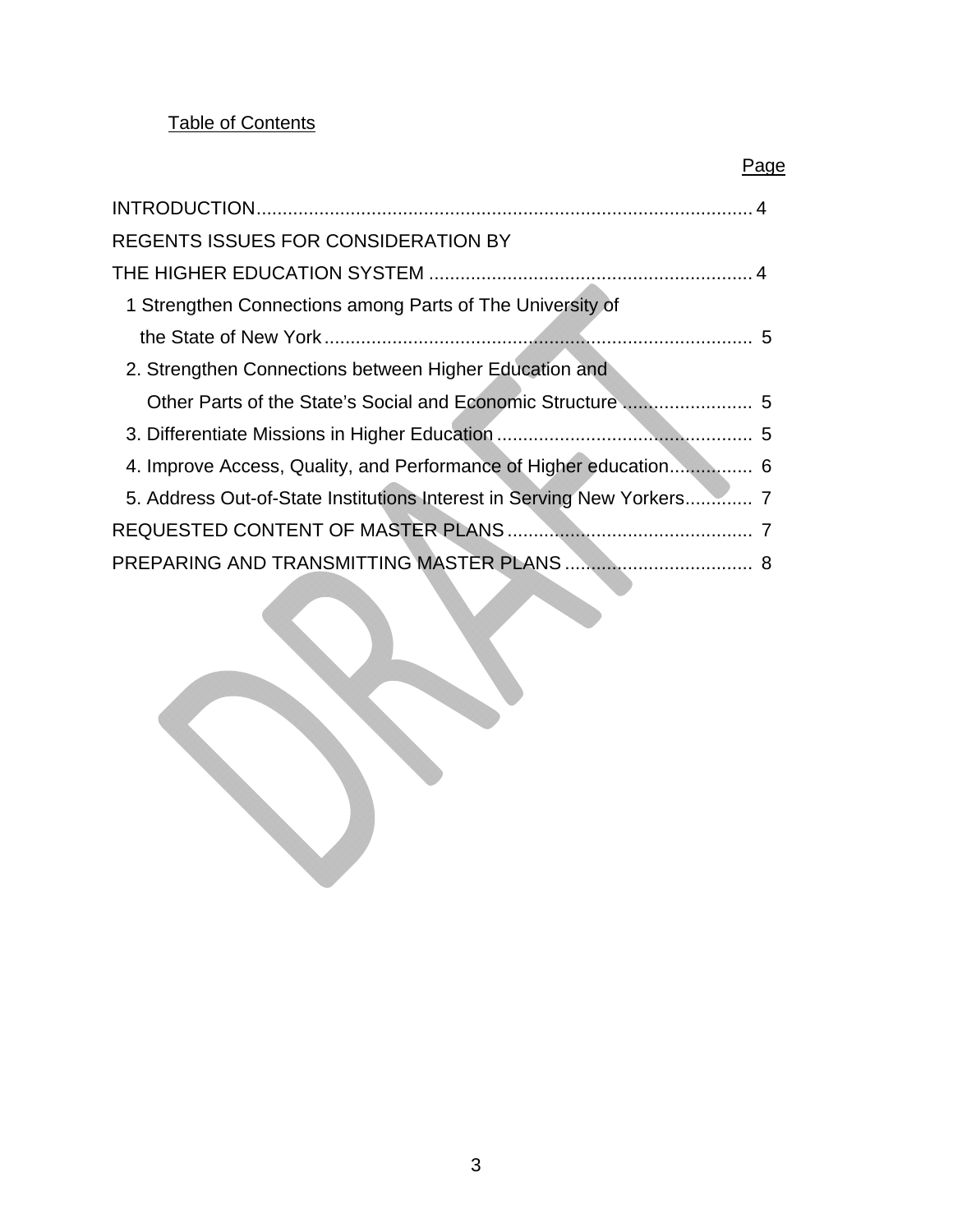## **INTRODUCTION**

New York State has a highly effective higher education system of public, independent, and proprietary colleges and universities. To coordinate that system, every eight years the Board of Regents, in collaboration with the higher education community, develops and adopts the Statewide Plan for Higher Education, setting system goals and objectives and addressing priority issues of statewide concern to the State's residents, workforce, and community as well as our higher education institutions. These serve as the foundation for the Plan, which includes the long-range master plans of the State University of New York (SUNY), The City University of New York (CUNY), and New York's independent and proprietary higher education institutions.

Section 237 of the Education Law establishes the purposes of master planning and the Regents responsibility in that process. The Regents are required to create a master plan for higher education. This plan is called the "Statewide Plan for Higher Education." Section 237 defines the "purposes of planning" as follows:

Master planning for higher education in New York State should:

- a. Define and differentiate the missions and objectives of higher education.
- b. Identify the needs, problems, societal conditions and interests of the citizens of the state of New York to which programs of higher education may most appropriately be addressed.
- c. Define and differentiate the missions and objectives of institutions of higher education.
- d. Develop programs to meet the needs, solve the problems, affect the conditions and respond to the public's interests by:
	- (1) Setting goals.
	- (2) Describing the time required to meet those goals.
	- (3) Identifying the resources needed to achieve the goals.
	- (4) Establishing priorities.
- e. Be in sufficient detail to enable all participants in the planning process, representatives of the people and the citizens themselves to evaluate the needs, objectives, program proposals, priorities, costs and results of higher education.
- f. Optimize the use of resources.
- g. Evaluate program effectiveness.

## **REGENTS ISSUES FOR CONSIDERATION BY THE HIGHER EDUCATION SYSTEM**

To carry out this responsibility, the Regents have identified statewide issues for 2012-2020 for consideration by New York's higher education system. They fall under the following five themes:

- 6. Strengthen Connections among Parts of The University of the State of New York
- 7. Strengthen Connections between Higher Education and Other Parts of the State's Social and Economic Structure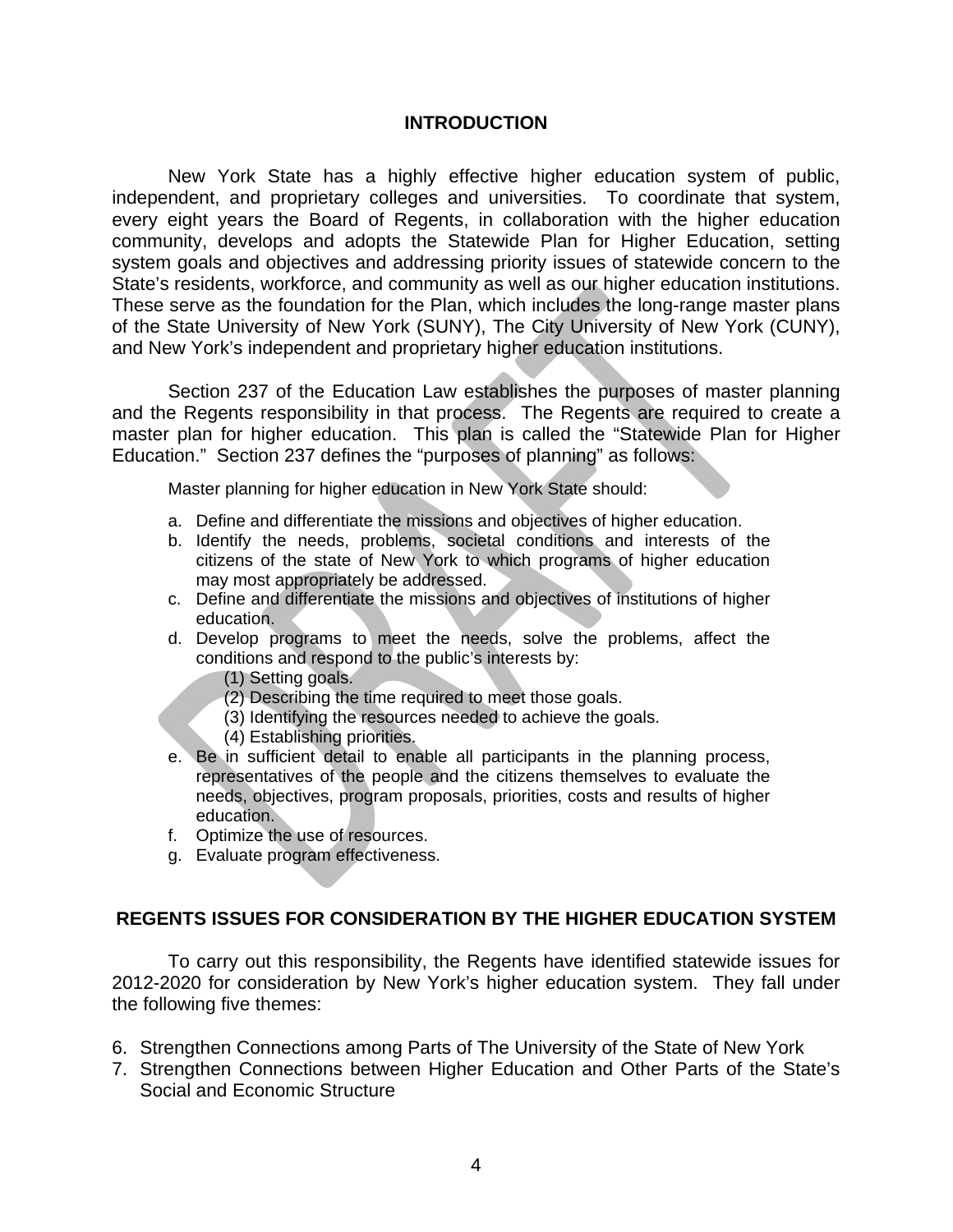- 8. Differentiate Missions in Higher Education
- 9. Improve Access, Quality, and Performance of Higher Education
- 10. Address Out-of-State Institutions' Interest in Serving New Yorkers

## 1. Strengthen Connections among Parts of The University of the State of New York

- a. Colleges could provide more opportunities for online education to the P-12 system, especially online college-level courses in middle and high schools. New York higher education institutions have done well with online programs, but could provide more for use in P-12 schools. This would strengthen the linkages between colleges and P-12, benefit P-12, and promote college readiness.
- b. How can colleges further the education of students who prepared in career and technical fields at the secondary level?
- c. Focus on the continuum of education through the graduate level, and identify any gaps or missing links. Work with the P-12 educational community on defining college readiness and assist students in P-12 to meet this standard. Encourage more graduate-level education. Encourage institutions to develop career-ladder educational opportunities, especially in New York's licensed professions.
- d. Address the role higher education institutions play in meeting the needs of the communities in which they are located. How can they work with cultural and other institutions in strengthening those communities?
- 2. Strengthen Connections between Higher Education and Other Parts of the State's Social and Economic Structure
	- e. Strengthen higher education institutions' connections with business and the world of work.
	- f. Challenge higher education institutions to assist with the Regents goal of career readiness. Encourage institutions in all sectors, not just the proprietary sector, to identify realistic job opportunities for their graduates. Identify mechanisms for dealing with disconnects.
	- g. Increase relationships between institutions of higher education and business and industry to support both research and comprehensive executive training programs. Increase inter-institutional cooperation to do so.
	- h. Enlist the business community, unions, etc., as partners to publicize college opportunities and the connection to work in a big media push. Get business to fund advertising that will get the population better informed about need for college education.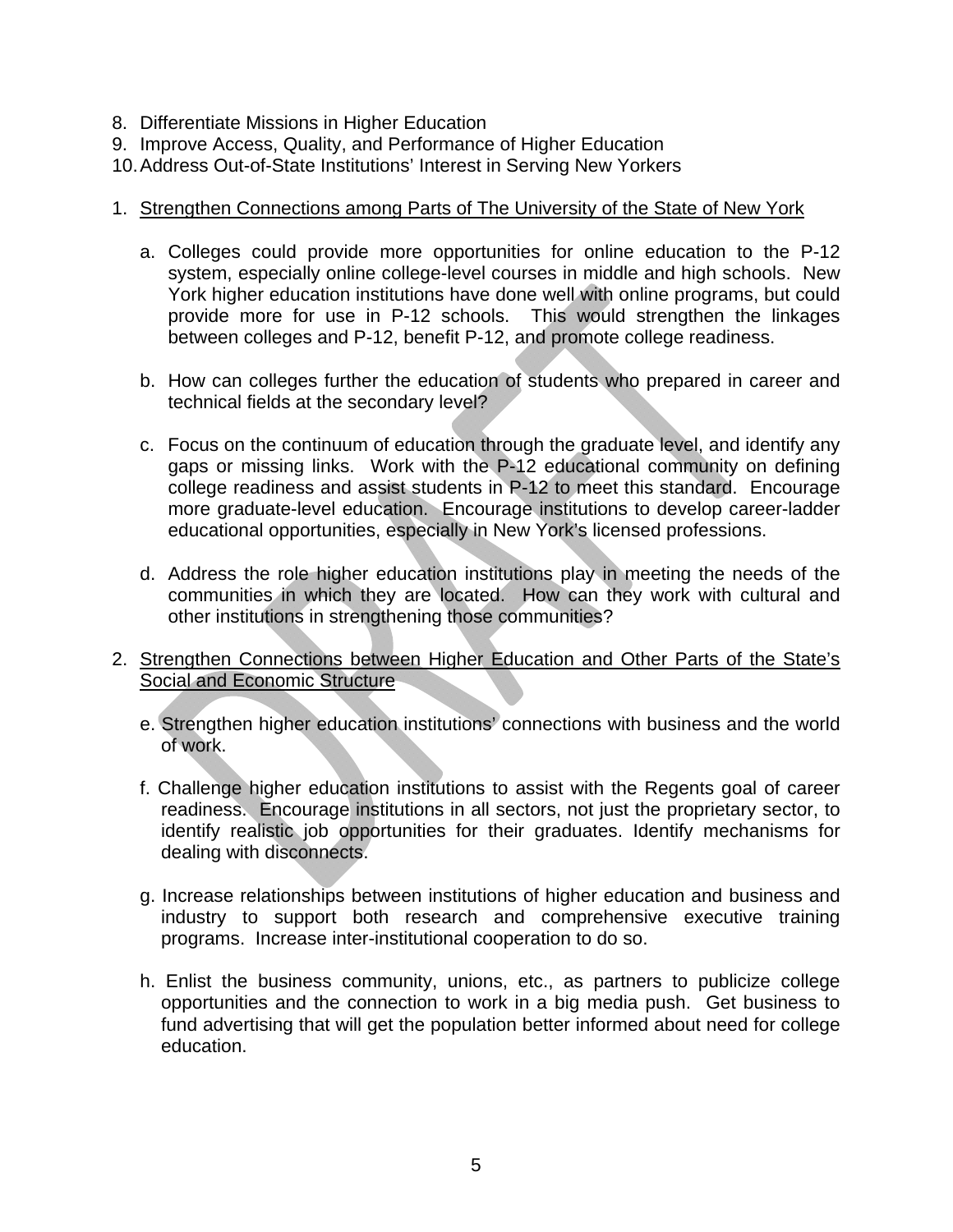## 3. Differentiate Missions in Higher Education

- i. Differentiate in the Statewide Plan among different types of higher education institutions for the purpose of encouraging them to address the issues in ways appropriate to their individual missions.
- j. Is there a distinction between community and four-year colleges and should there be? What is the role of community colleges in career preparation? Is there a difference with four-year institutions? Define the roles that community colleges and four-year institutions play in career preparation. Should they be authorized to offer baccalaureate programs in some fields?

## 4. Improve Access, Quality, and Performance of Higher Education

- k. How can higher education institutions embrace online learning and other technology to reach broader segments of New York's population? Challenge them to do so. Can business assist them to do so?
- l. How can higher education institutions reduce the growth in operating costs, so as to reduce the price students and parents must pay, without sacrificing quality of education?
- m. Adjusting to changes in demand for higher education and for different subjects of study. The 2018 high school graduating class is projected to be 16.5 percent smaller than in 2008, if nothing changes. How will that affect enrollments?
- n. Improve student retention and graduation rates.
- o. Improve the results of programs preparing students for licensure in New York's 48 licensed professions. How can institutions improve pass rates on licensure exams and the rates at which their graduates enter practice?
- p. Get adults back into higher education. What programs will people want? Georgetown's prediction of growth in New York jobs over the next ten years will require a college education. We need to challenge New York institutions to respond. New York is 43<sup>rd</sup> out of 50 states in the education of adults and New York is facing a declining population.
- q. Given the State's expected demographic changes, how can we enhance New York as a destination for higher education students from other states and abroad?
- r. Seek innovation in financial assistance to accommodate longer-term completions.
- s. Continue to strengthen higher education access, services, and outcomes for New Yorkers with disabilities.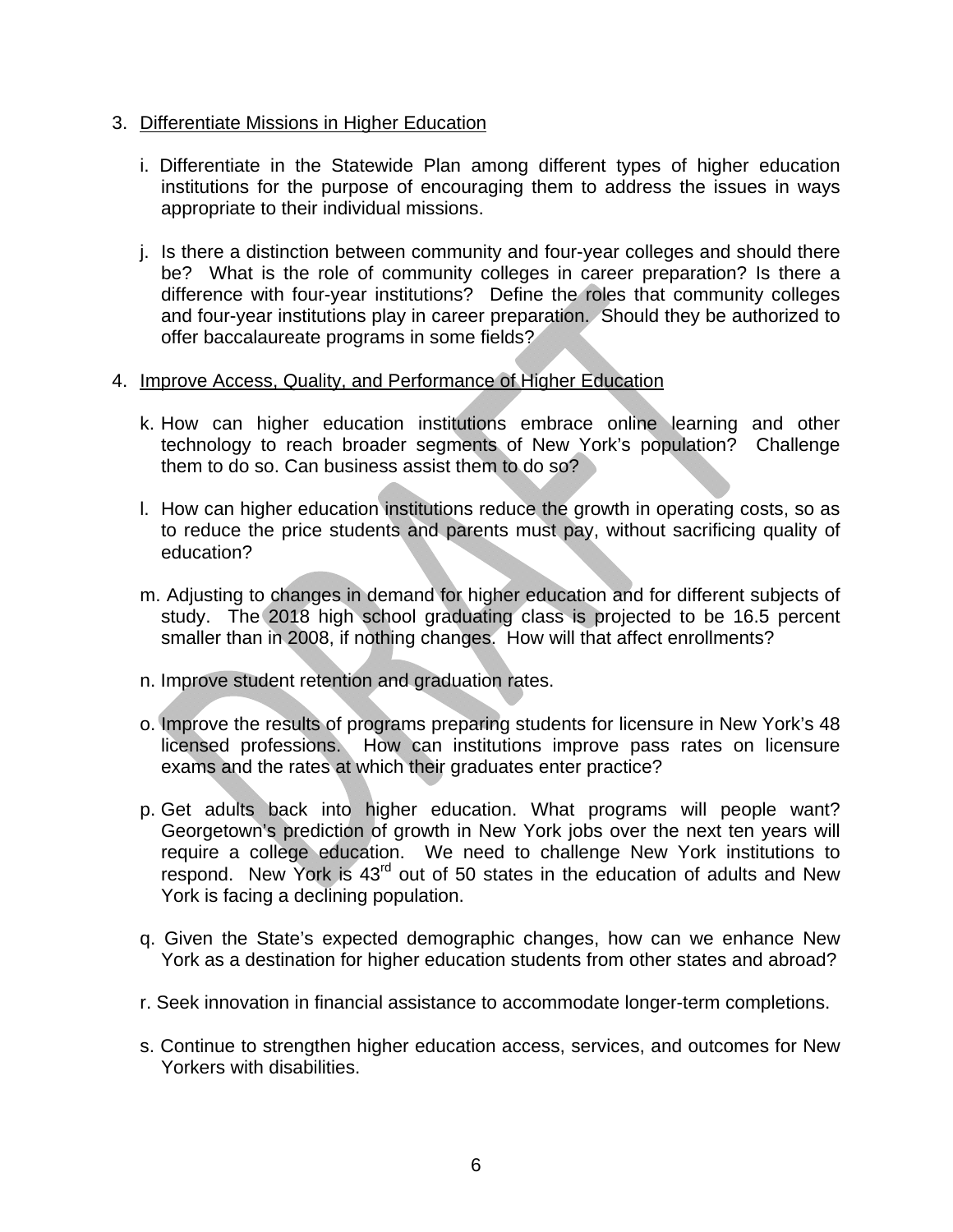- 5. Address Out-of-State Institutions' Interest in Serving New Yorkers
	- t. What should be the Regents policies on the entry of out-of-state institutions into New York?
	- u. Should we regulate purely online education offered to New Yorkers who are employees of national companies under contract with those companies?
	- v. What additional programs should New York institutions offer to reduce the need for out-of-state institutions to seek permission to operate or establish new institutions in New York State?

## **REQUESTED CONTENT OF MASTER PLANS**

An institution's master plan consists of its mission and goals and the objectives and courses of action it intends to pursue to address them. It establishes the institution's purposes as the members of the institutional community understand them and has sufficient detail to enable that community, other participants in the planning process, and the public to understand the direction it intends to go during the period of the plan and to evaluate needs, proposals, priorities, costs, and results.

A master plan describes the institution's academic purposes and its commitment to the social and economic context in which it operates; the relative roles of teaching, creation and preservation of knowledge, and service; the nature of constituents to be served; and the basis for setting priorities. It includes the institution's academic programs and plans for changes to its mix of programs, the clientele the institution serves and plans to serve, plans for new facilities, expenditure projections for capital and operating costs, and plans with respect to other matters of concern to the institutional community and to society. It is a flexible document that may be amended as conditions warrant.

In addition, Education Law specifies that The City University of New York and State University of New York long-range plans include certain content:

- a. plans for new curricula;
- b. plans for new facilities;
- c. plans for change in policies with respect to student admissions;
- d. projected student enrollments; and
- e. comments upon its relationship to other colleges and universities, public, independent and proprietary, within the State.
- f. For informational purposes only, projection standards and overall expenditure projections of capital and operating costs.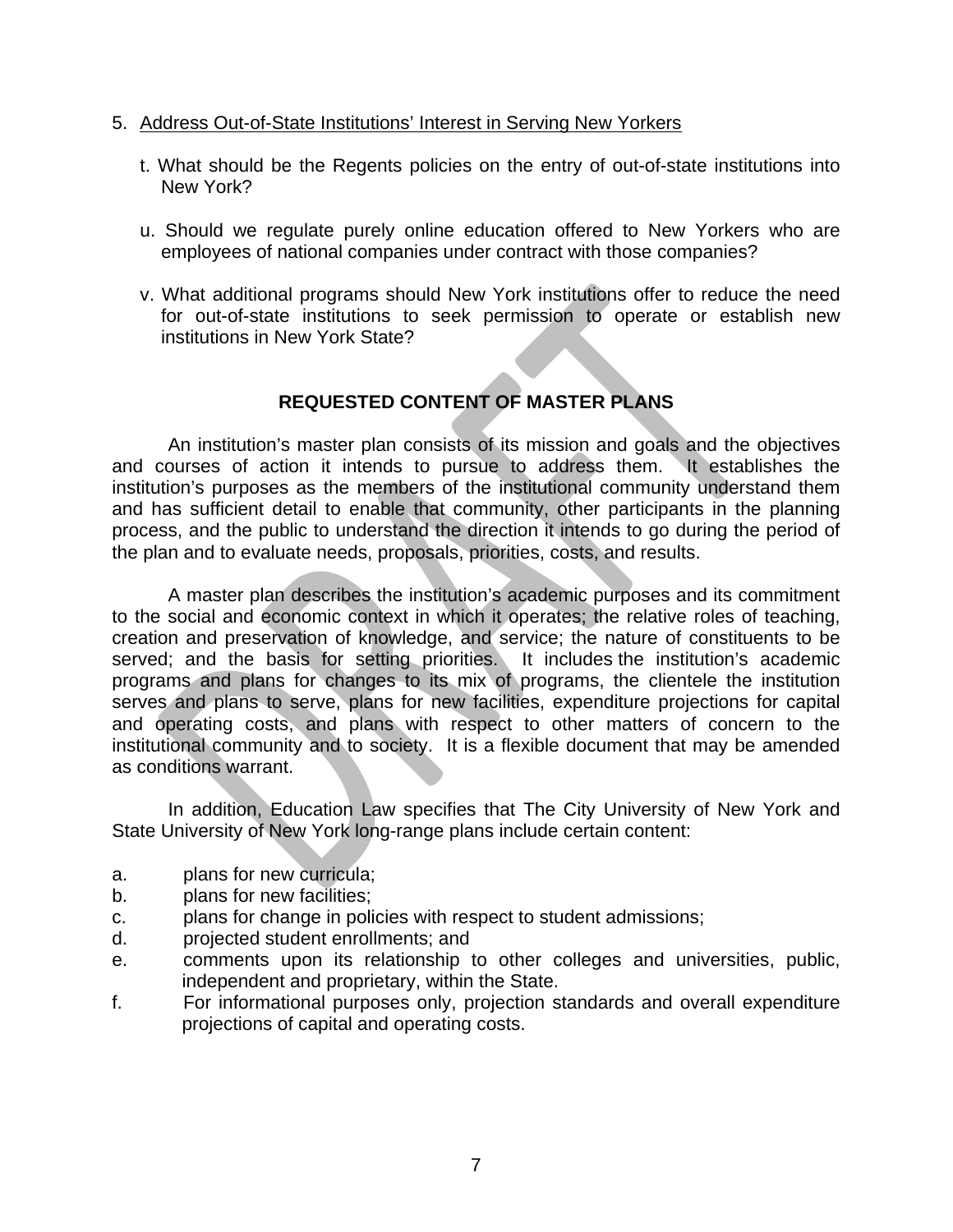To provide consistency of information across institutions and sectors, the Regents ask that every independent and proprietary institution's master plan also include those six areas.

## **PREPARING AND TRANSMITTING MASTER PLANS**

The City University of New York (CUNY) and the State University of New York (SUNY). Under Sections 6206 and 354 of the Education Law, respectively, CUNY and SUNY each develop and transmit a single master plan for its higher education system. Individual CUNY colleges and SUNY campuses do not transmit separate master plans to the State Education Department. As provided in Sections 6206 and 354, CUNY and SUNY are asked to transmit their master plans on or before **June 1, 2012**, to:

David M. Steiner Commissioner of Education and President of The University of the State of New York New York State Education Department Room 111, Education Building Albany, NY 12234

Independent Colleges and Universities. By **June 1, 2012**, the Commission on Independent Colleges and Universities (cIcu) will develop a consolidated master plan for the independent sector of higher education. To assist it in doing so, independent colleges and universities are asked to transmit their master plans to:

Commission on Independent Colleges and Universities 17 Elk Street P.O. Box 7289

Albany, NY 12224-0289

on the date and in the number requested by cIcu. They are asked to send **one** copy at the same time to:

Office of Higher Education The University of the State of New York The State Education Department Education Building Addition, Room 977 Albany, NY 12234